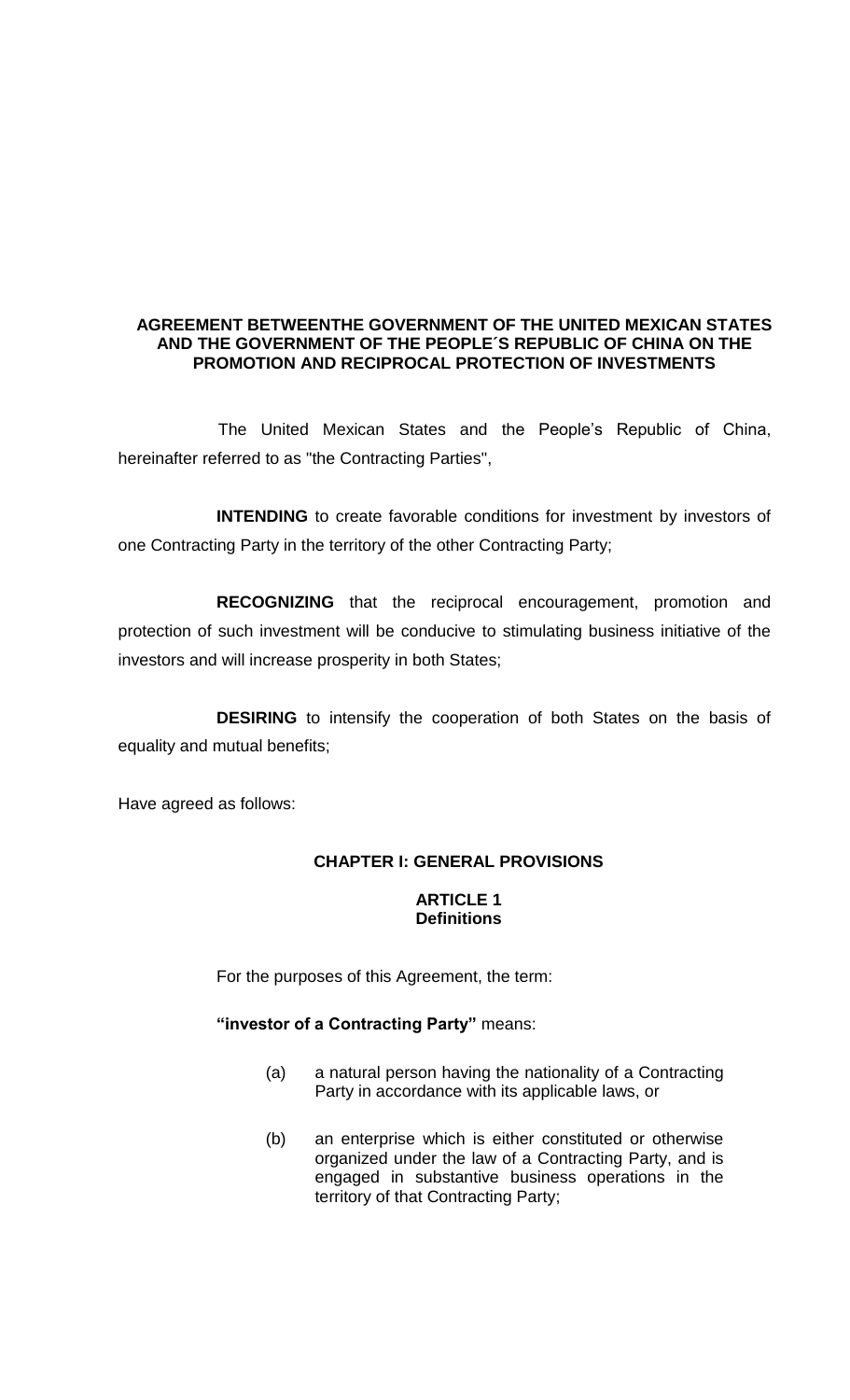having an investment in the territory of the other Contracting Party;

"**enterprise**" means any entity constituted or organized under the applicable law, whether or not for profit, and whether privately owned or governmentally owned, including any corporation, trust, partnership, sole proprietorship, joint venture or other association;

**"investment"** means the assets owned or controlled by investors of a Contracting Party and acquired in accordance with the laws and regulations of the other Contracting Party, listed below:

- (a) an enterprise;
- (b) an equity security of an enterprise;
- (c) a debt security of an enterprise
	- (i) where the enterprise is an affiliate of the investor, or
	- (ii) where the original maturity of the debt security is at least three years,

but does not include a debt security, regardless of original maturity, of a Contracting Party or of a State enterprise;

- (d) a loan to an enterprise
	- (i) where the enterprise is an affiliate of the investor, or
	- (ii) where the original maturity of the loan is at least three years,

but does not include a loan, regardless of original maturity, to a Contracting Party or to a State enterprise;

- (e) an interest in an enterprise that entitles the owner to share an income or profits of the enterprise;
- (f) an interest in an enterprise that entitles the owner to share in the assets of that enterprise on dissolution, other than a debt security or a loan excluded from subparagraph (c) or (d) above;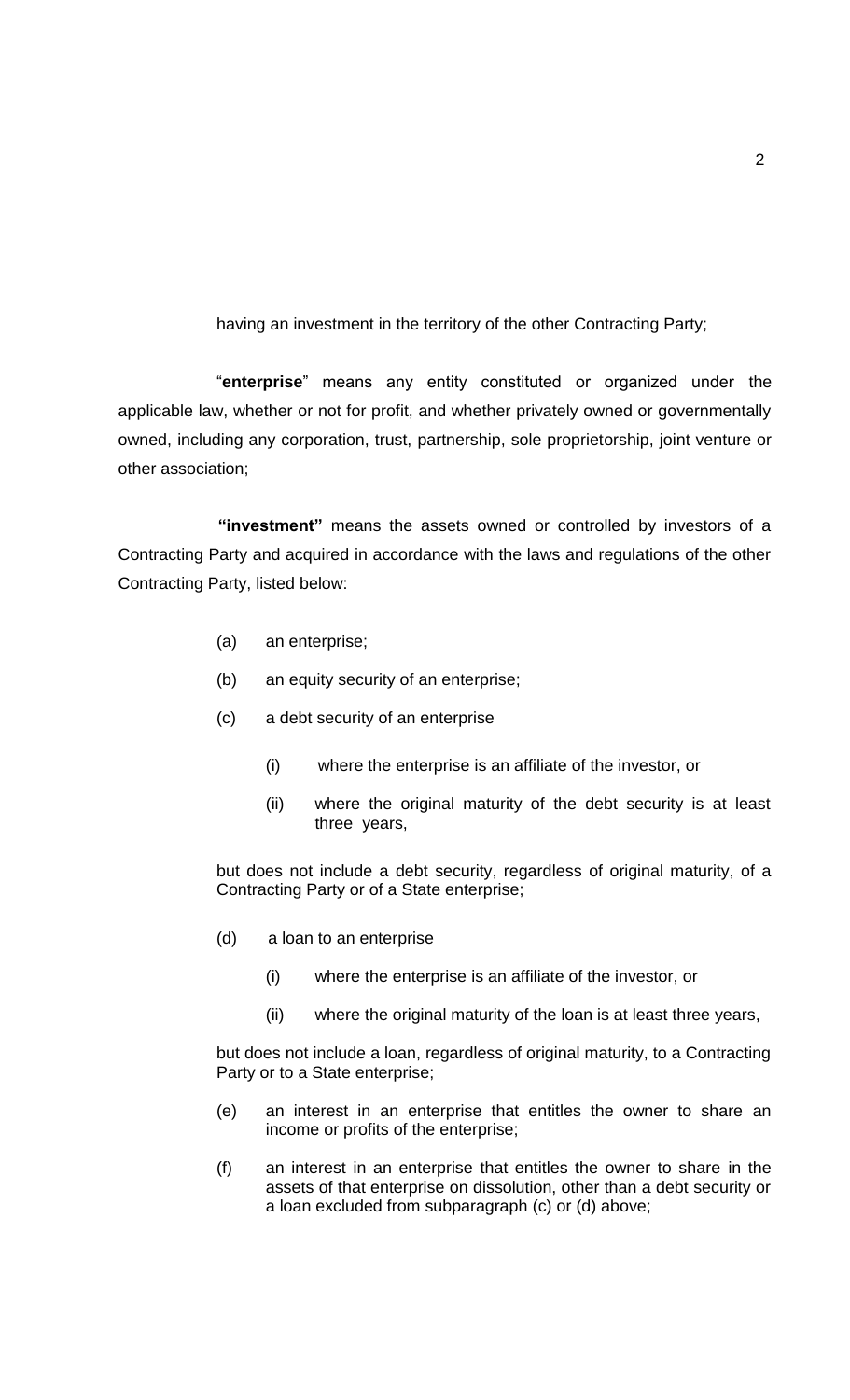- (g) real estate or other property, tangible or intangible, acquired or used for business purposes; and
- (h) interests arising from the commitment of capital or other resources in the territory of a Contracting Party to economic activity in such territory, such as under
	- (i) contracts involving the presence of an investor's property in the territory of the other Contracting Party, including turnkey or construction contracts, or concessions, or
	- (ii) contracts where remuneration depends substantially on the production, revenues or profits of an enterprise;

but investment does not mean,

- (i) claims to money that arise solely from
- (i) commercial contracts for the sale of goods or services by a national or enterprise in the territory of a Contracting Party to an enterprise in the territory of the other Contracting Party, or
- (iii) the extension of credit in connection with a commercial transaction, such as trade financing, other than a loan covered by subparagraph (d) above, or
- (j) any other claims to money,

that do not involve the kinds of interests set out in subparagraphs (a) through (h) above;

### **"territory**" means:

(a) in respect of the United Mexican States, the territory of the United Mexican States including the maritime areas adjacent to its coast, *i.e.* territorial sea, the exclusive economic zone and the continental shelf, to the extent to which the United Mexican States may exercise sovereign rights or jurisdiction in those areas according to international law;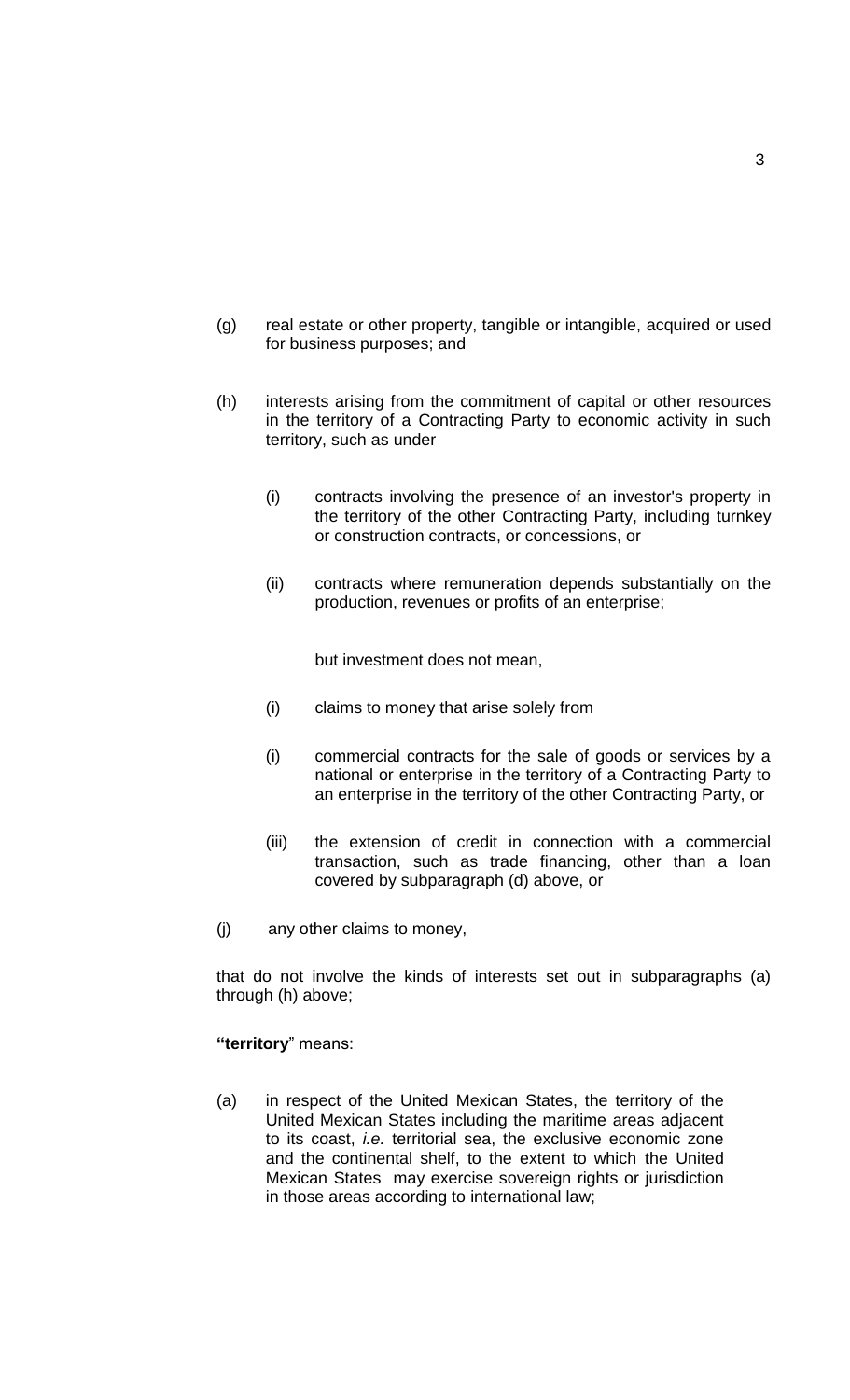(b) in respect of the People's Republic of China, the territory of the People's Republic of China including the territorial sea and air space above it, as well as any area beyond its territorial sea within which the People's Republic of China has sovereign rights of explorations and exploitations of resources of the seabed and its subsoil and superjacent water resources in accordance with Chinese law and international law.<sup>1</sup>

#### **ARTICLE 2 Admission of Investments**

Each Contracting Party shall admit the entry of investments made by investors of the other Contracting Party pursuant to its applicable laws and regulations.

## **CHAPTER II: PROTECTION TO INVESTMENT**

#### **ARTICLE 3 National Treatment**

1. Without prejudice to its laws and regulations at the time the investment is made, each Contracting Party shall accord to investors of the other Contracting Party treatment no less favorable than that it accords, in like circumstances, to its own investors with respect to the operation, management, maintenance, use, enjoyment or disposal of investments.

2. Without prejudice to its laws and regulations at the time the investment is made, each Contracting Party shall accord to investments of investors of the other Contracting Party treatment no less favorable than that it accords, in like circumstances, to investments of its own investors with respect to the operation, management, maintenance, use, enjoyment or disposal of investments.

1

 $1$  Authorized by the Central Government of the People's Republic of China, the Governments of Hong Kong and Macao Special Administrative Regions can separately negotiate and sign the Agreement on the Promotion and Reciprocal Protection of Investments with the Government of United Mexican States by themselves.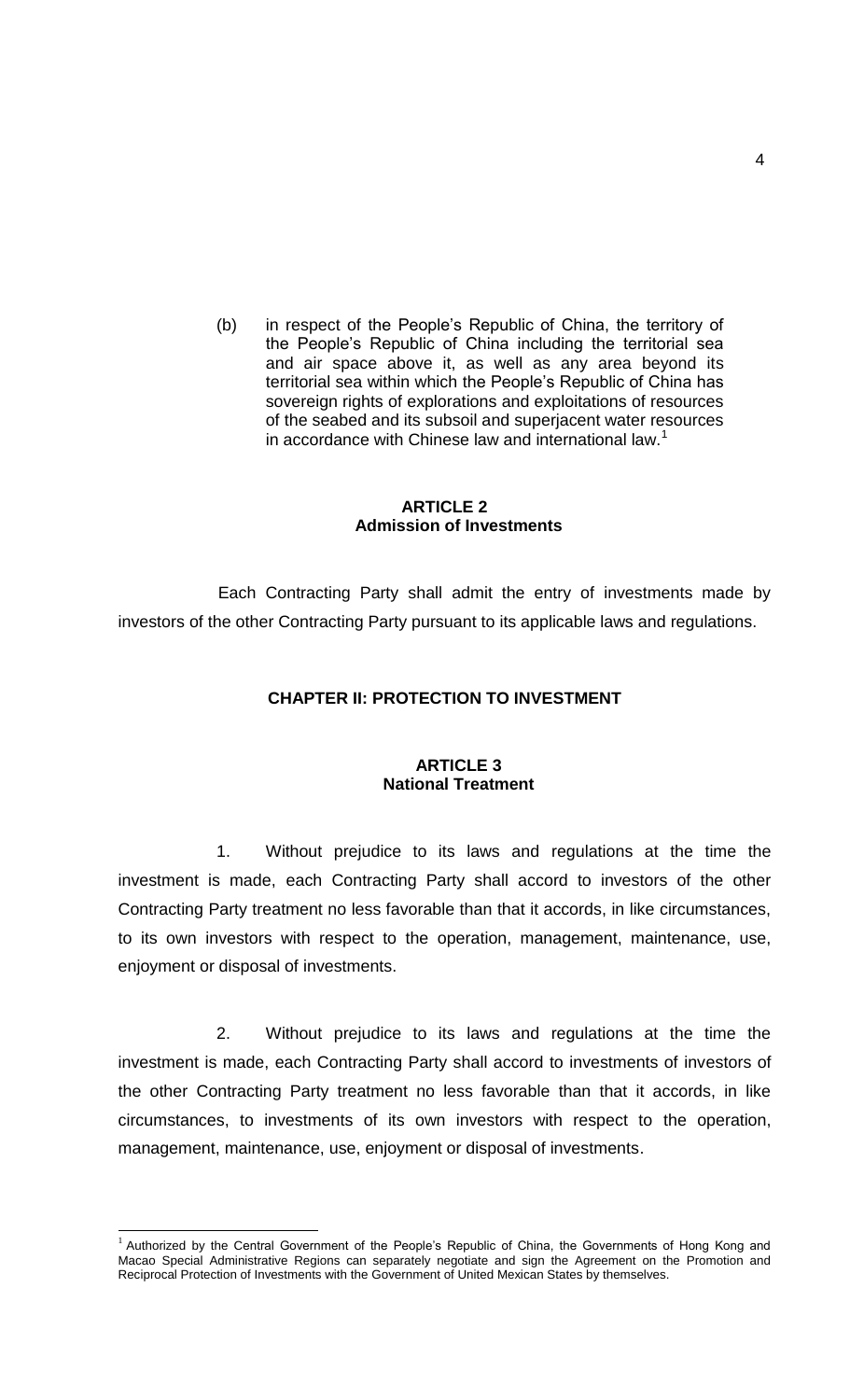#### **ARTICLE 4 Most Favored Nation Treatment**

1. Each Contracting Party shall accord to investors of the other Contracting Party treatment no less favorable than that it accords, in like circumstances, to investors of any third State with respect to the operation, management, maintenance, use, enjoyment or disposal of investments.

2. Each Contracting Party shall accord to investments of investors of the other Contracting Party treatment no less favorable than that it accords, in like circumstances, to investments of investors of any third State with respect to the operation, management, maintenance, use, enjoyment or disposal of investments.

### **ARTICLE 5 Minimum Standard of Treatment**

1. Each Contracting Party shall accord to investments of investors of the other Contracting Party treatment in accordance with international law, including fair and equitable treatment and full protection and security.

2. For greater certainty, this Article prescribes the international law minimum standard of treatment of aliens as the minimum standard of treatment to be afforded to investments of investors of the other Contracting Party. The concepts of "fair and equitable treatment" and "full protection and security" do not require treatment in addition to or beyond that which is required by the international law minimum standard of treatment of aliens as evidence of State practice and *opinio juris*. A determination that there has been a breach of another provision of this Agreement, or of a separate international agreement, does not establish that there has been a breach of this Article.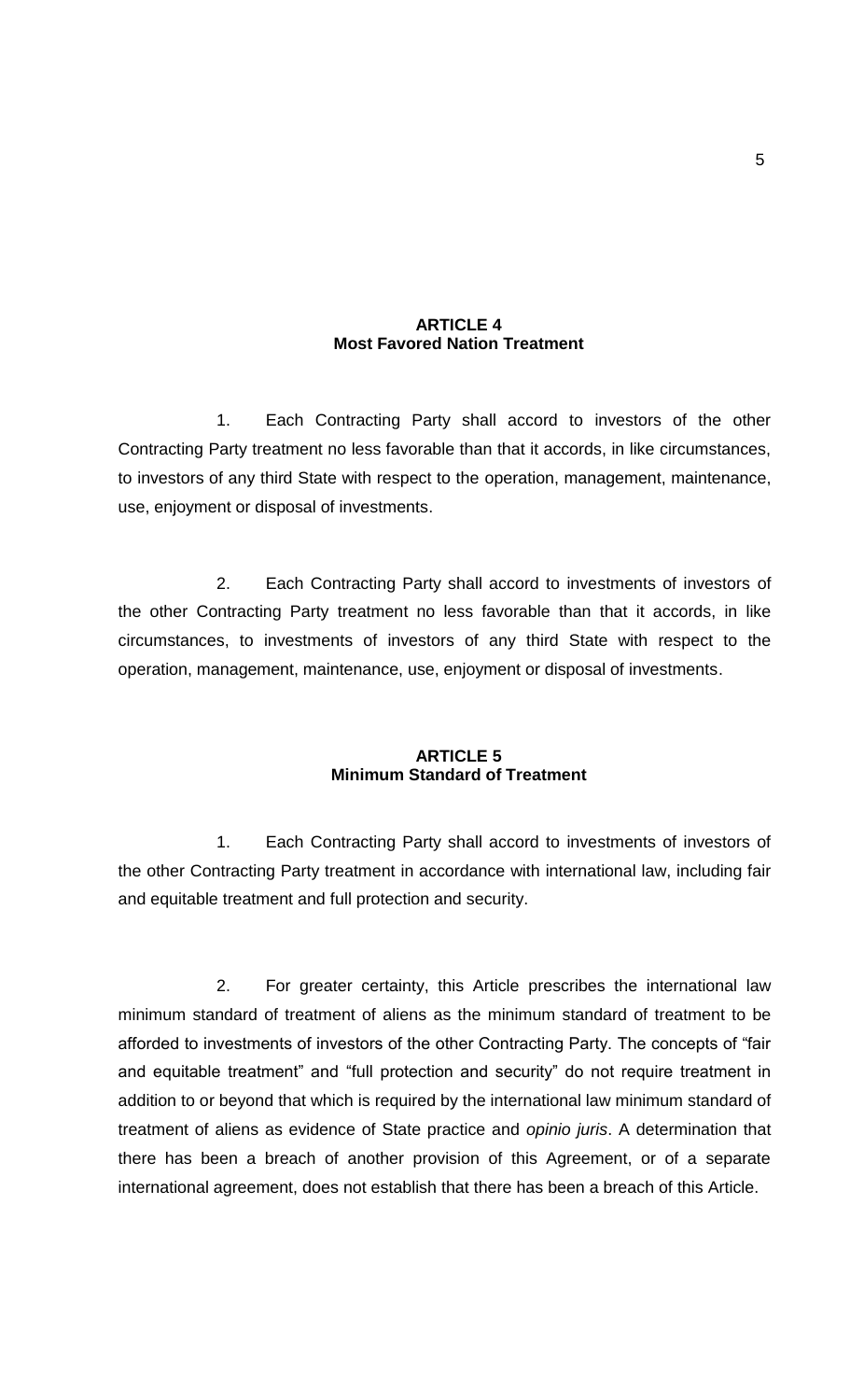#### **ARTICLE 6 Compensation for Losses**

Investors of one Contracting Party whose investments in the territory of the other Contracting Party suffer losses owing to war, a state of national emergency, insurrection, riot or other similar events in the territory of the latter Contracting Party, shall be accorded by such Contracting Party, as regards any restitution, indemnification, compensation and other settlements, treatment no less favorable than that accorded to the investors of its own or any third State, whichever is more favorable to the investor concerned.

### **ARTICLE 7 Expropriation and Compensation**

1. Neither Contracting Party may expropriate or nationalize an investment either directly or indirectly through measures tantamount to expropriation or nationalization ("expropriation"), except:

- (a) for a public purpose;
- (b) on a non-discriminatory basis;
- (c) in accordance with due process of law; and
- (d) on payment of compensation in accordance with paragraph 2 below.
- 2. Compensation shall:
	- (a) be equivalent to the fair market value of the expropriated investment immediately before the expropriation occurred. The fair market value shall not reflect any change in value because the intended expropriation had become publicly known earlier;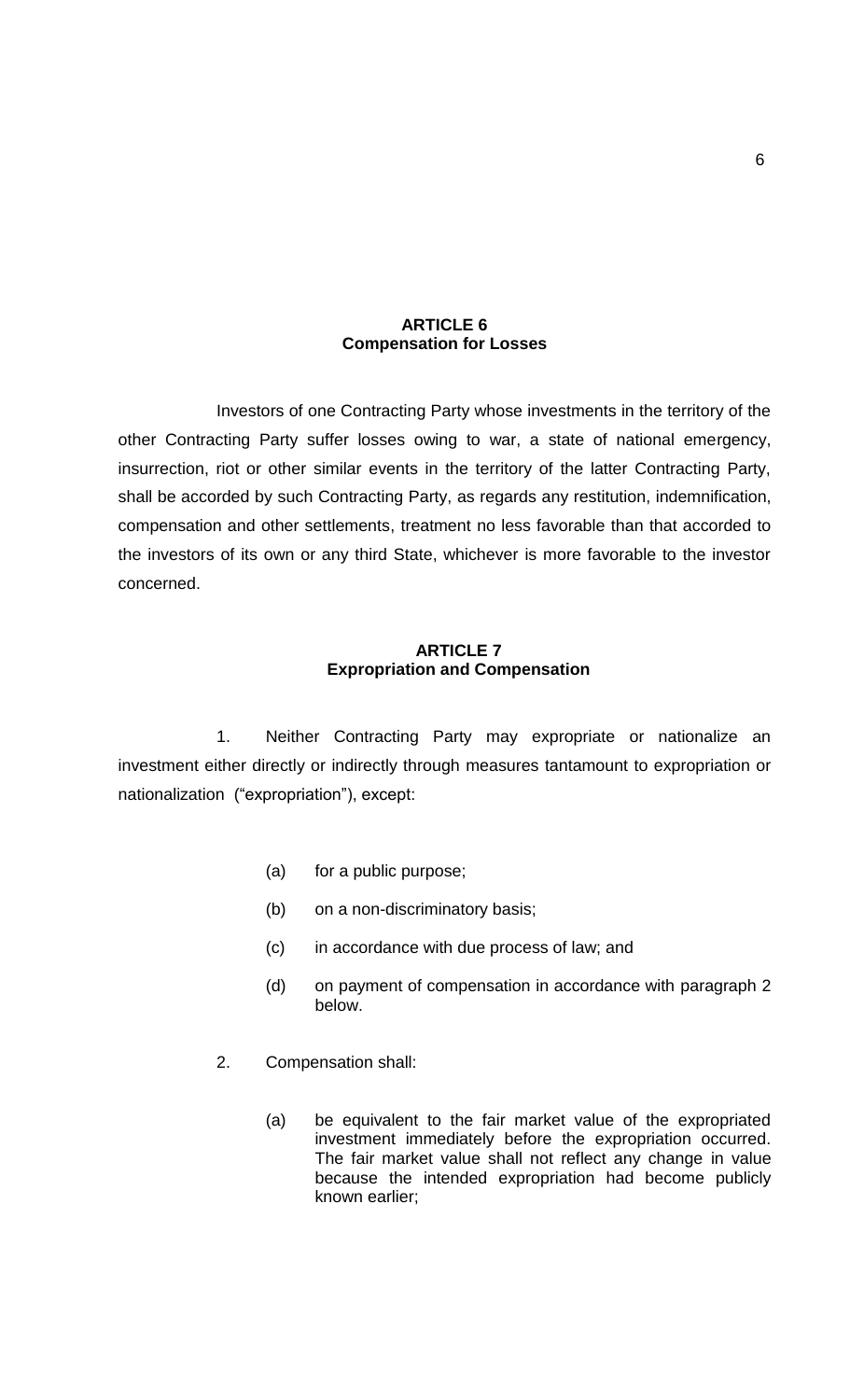- (b) be paid without delay;
- (c) include interest at a commercially reasonable rate, from the date of expropriation until the date of actual payment; and
- (d) be fully realizable and freely transferable.

3. Without prejudice to the provisions set forth in Chapter III Section One, an investor whose investment is expropriated, shall have the right to a prompt review of its case by a court or by any other competent authority, pursuant to the applicable laws of the corresponding Contracting Party, and to an assessment of such investment in accordance with the provisions set forth in this Article.

#### **Article 8 Transfers**

1. Without prejudice to any applicable formalities pursuant to its laws and regulations, each Contracting Party shall guarantee to an investor of the other Contracting Party that all payments related to an investment in its territory may be freely transferred into and out of its territory without delay. Such transfers shall include, but not be limited to:

- (a) amounts necessary for establishing, maintaining or expanding the investment;
- (b) profits, interests, dividends, capital gains, royalties and other fees in connection with intellectual and industrial property rights;
- (c) payments made under a contract including those pursuant to a loan agreement;
- (d) proceeds from the total or partial sale or liquidation of the investment;
- (e) earnings and remuneration of nationals of the other Contracting Party who work in connection with an investment;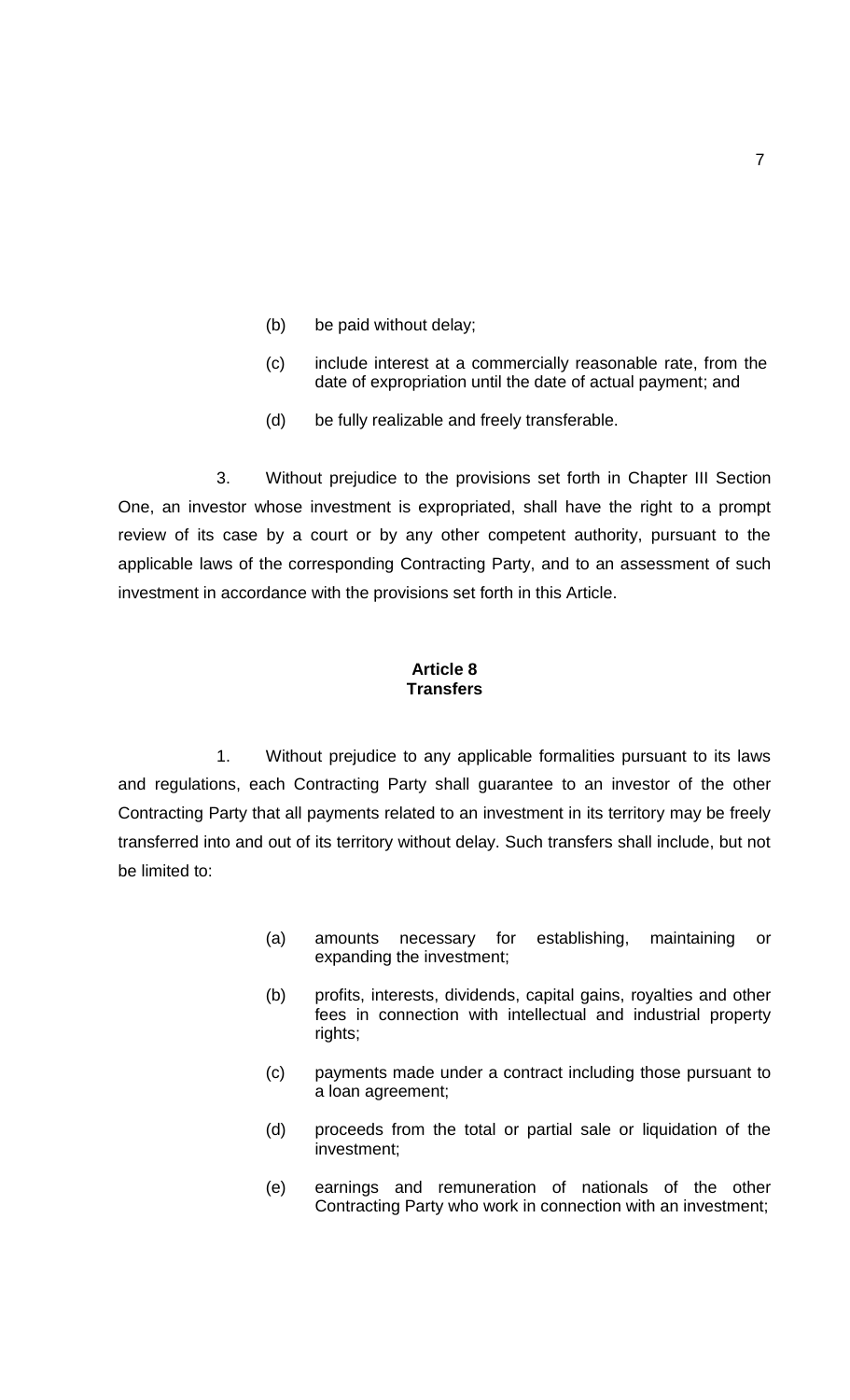- (f) any compensation owned to an investor by virtue of Article 6 and 7 ; and
- (g) payments pursuant to the settlement of a dispute under Chapter III Section One.

2. Neither Contracting Party shall prevent transfers from being made without delay in freely convertible currencies as classified by the International Monetary Fund at the market exchange rate prevailing on the date of transfer unless otherwise provided in this Article.

3. A Contracting Party may prevent a transfer through the equitable, non-discriminatory and good faith application of its laws relating to:

- (a) bankruptcy, insolvency or the protection of the rights of creditors;
- (b) issuing, trading or dealing in securities;
- (c) criminal or administrative offenses;
- (d) reports of transfers of currency or other monetary instruments; or
- (e) ensuring the satisfaction of judgments in adjudicatory proceedings.
- 4. The formalities referred to in paragraph 1 above:
	- (a) shall in no case be more restrictive than those required at the time of entry into force of this Agreement;
	- (b) shall in no case impose new restrictions than those imposed at the time of entry into force of this Agreement; and
	- (c) shall not be used as a means of avoiding the Contracting Party's commitments and obligations under this Article.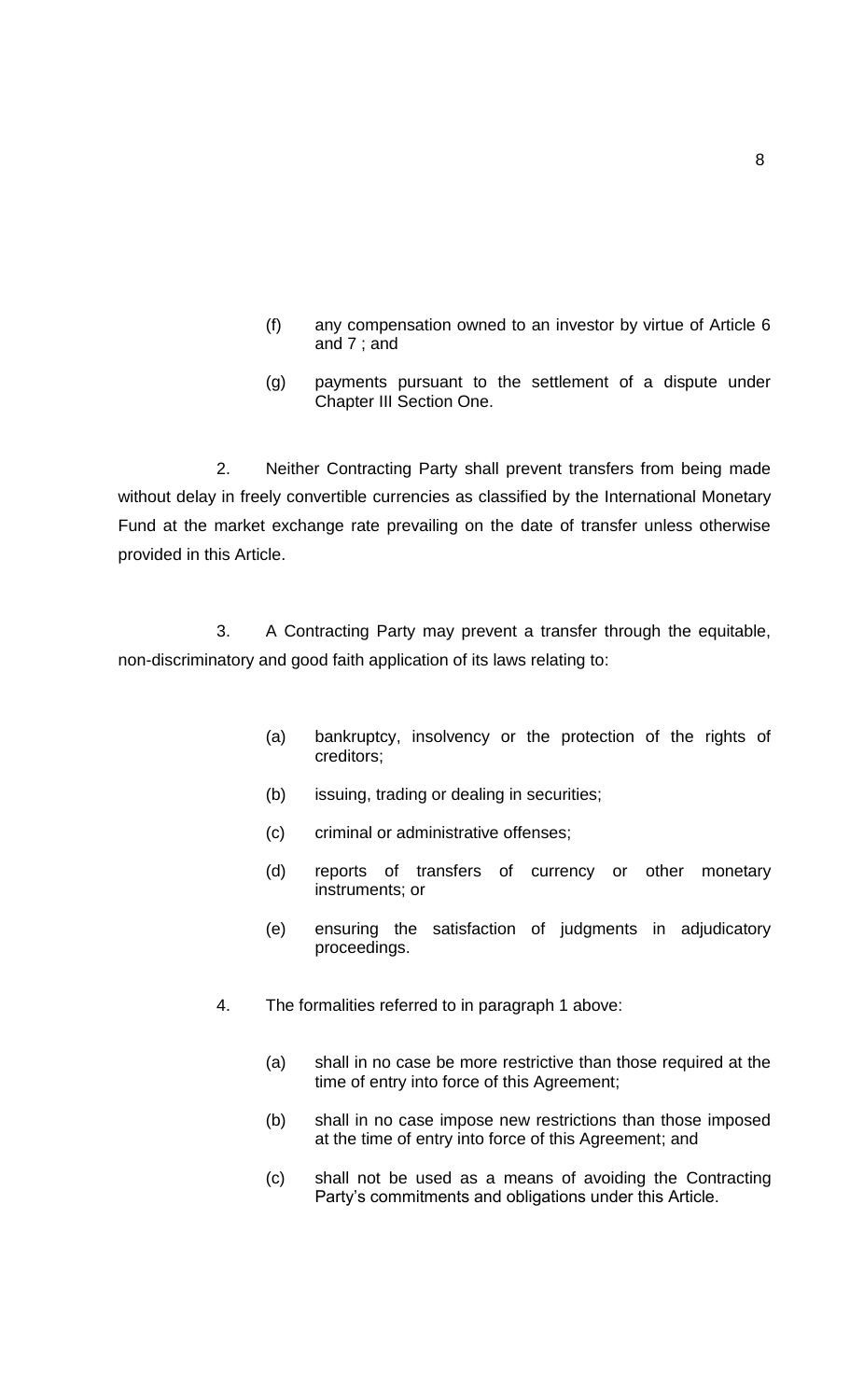5. In case of a serious balance of payments difficulty or of a threat thereof, each Contracting Party may temporarily restrict transfers provided that such a Contracting Party implements measures or a program in accordance with international standards. These restrictions should be imposed on an equitable, non-discriminatory and in good faith basis.

#### **ARTICLE 9 Subrogation**

1. If a Contracting Party or its designated agency has granted a financial guarantee against non-commercial risks, and makes a payment under such guarantee, or acts under its rights as subrogee with respect to an investment made by one of its investors in the territory of the other Contracting Party, that other Contracting Party shall recognize the subrogation of any right, title, claim, privilege or actions existing or that might occur. The Contracting Party or its designated agency, as subrogees, may not have rights beyond those the original investor had.

2. In case a dispute arises, the Contracting Party which has been subrogated in the rights of the investor may not initiate or participate in proceedings before a national tribunal, nor submit the case to international arbitration in accordance with the provisions of Chapter III.

## **ARTICLE 10 Exceptions**

Articles 3 and 4 shall not be construed so as to oblige one Contracting Party to extend to the investors of the other Contracting Party and their investments the benefits of any treatment, preference or privilege which may be granted by such Contracting Party by virtue of: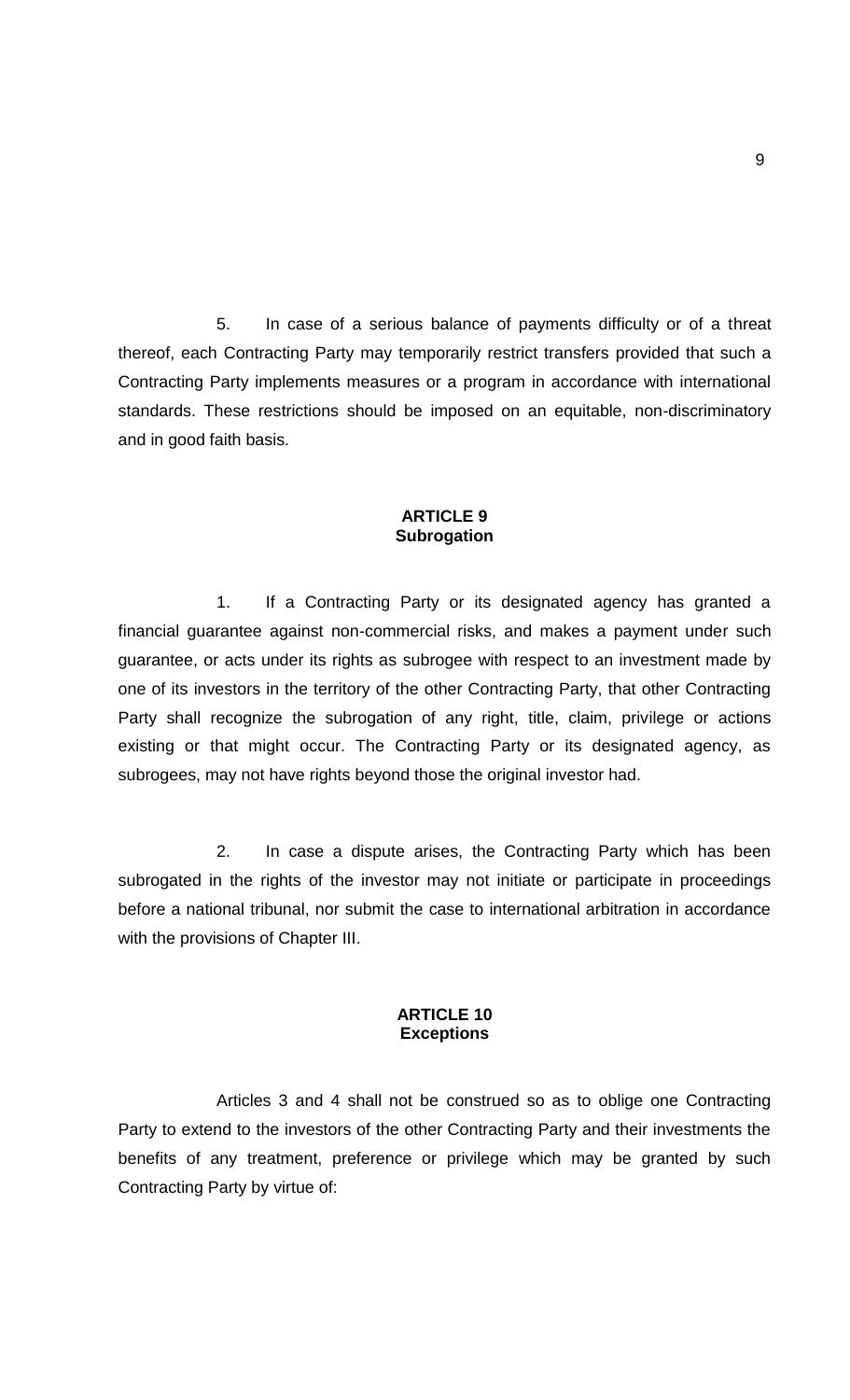- (a) any existing or future regional economic integration organization, free trade area, customs union, monetary union or any other similar integration arrangement, of which one of the Contracting Parties is or may become a party; or
- (b) any rights and obligations of a Contracting Party resulting from an international agreement or arrangement or any domestic legislation relating wholly or mainly to taxation. In the event of any inconsistency between this Agreement and any other tax-related international agreement or arrangement, the latter shall prevail.

#### **CHAPTER III: DISPUTE SETTLEMENT**

#### **SECTION ONE: SETTLEMENT OF DISPUTES BETWEEN A CONTRACTING PARTY AND AN INVESTOR OF THE OTHER CONTRACTING PARTY**

## **ARTICLE 11 Purpose**

This Section shall apply to disputes between a Contracting Party and an investor of the other Contracting Party arising from an alleged breach of an obligation set forth in Chapter II entailing loss or damage.

## **ARTICLE 12 Notice of Intent and Consultation**

1. The disputing parties should first attempt to settle a claim through consultation or negotiation.

2. With a view to settling the claim amicably, the disputing investor shall deliver to the disputing Contracting Party written notice of its intention to submit a claim to arbitration at least six months before the claim is submitted.<sup>2</sup> Such notice shall specify:

> (a) the name and domicile of the disputing investor and, where a claim is made by an investor for loss or damage to an enterprise, the name and domicile of the enterprise;

 2 Annex A shall apply to this paragraph.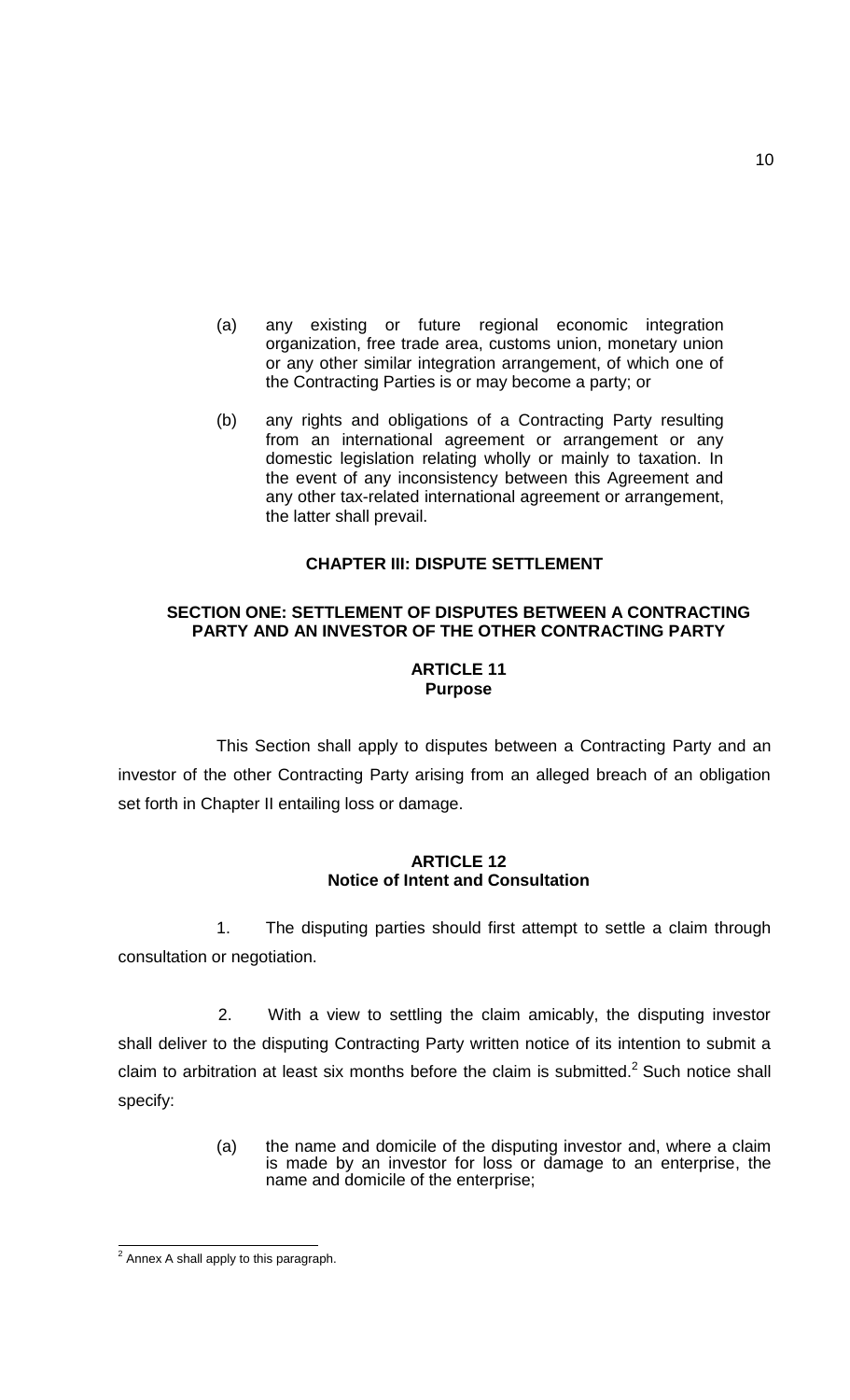- (b) the provisions of Chapter II alleged to have been breached and other relevant provisions;
- (c) the issues and the factual and legal basis of the claim; and
- (d) the relief sought and the approximate amount of damages claimed.

## **ARTICLE 13 Arbitration: Scope and Standing and Time Periods**

1. An investor of a Contracting Party may submit to arbitration a claim that the other Contracting Party has breached an obligation set forth in Chapter II, and that the investor has incurred loss or damage by reason of, or arising out of, that breach. $3$ 

- 2. An investment may not make a claim under this Section.
- 3. A disputing investor may submit the claim to arbitration under:
	- (a) the ICSID Convention, provided that both the disputing Contracting Party and the Contracting Party of the investor are parties to the ICSID Convention;
	- (b) the ICSID Additional Facility Rules, provided that either the disputing Contracting Party or the Contracting Party of the investor, but not both, is a party to the ICSID Convention;
	- (c) the UNCITRAL Arbitration Rules; or
	- (d) any other arbitration rules, if the disputing parties so agree.
- 4. A disputing investor may submit a claim to arbitration only if:

 3 Annex B shall apply to this paragraph.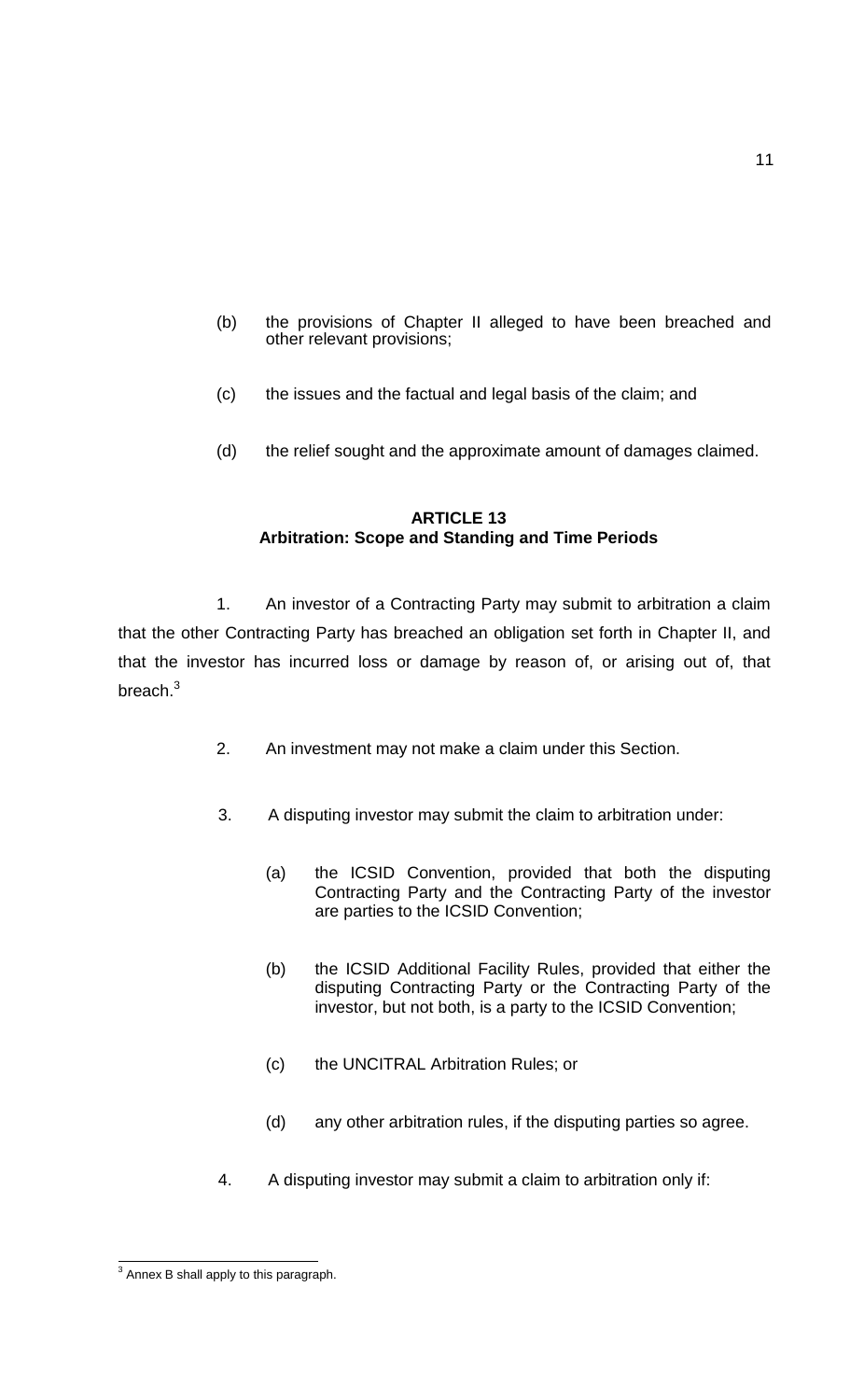- (a) the investor consents to arbitration in accordance with the procedures set forth in this Section; and
- (b) the investor and, where the claim is for loss or damage to an interest of an enterprise of the other Contracting Party that is a legal person that the investor owns or controls, the enterprise waive their right to initiate or continue before any administrative tribunal or court under the laws of a Contracting Party, or other dispute settlement procedures, any proceedings with respect to the measure of the disputing Contracting Party that is alleged to be a breach of Chapter II, except for proceedings for injunctive, declaratory or other similar relief, not involving the payment of damages, before an administrative tribunal or court under the law of the disputing Contracting Party.

5. The consent and waiver referred to in this Article shall be in writing, delivered to the disputing Contracting Party and included in the submission of a claim to arbitration.<sup>4</sup>

6. The applicable arbitration rules shall govern the arbitration except to the extent modified by this Section.

7. Without prejudice to Article 12, a dispute may be submitted not later than three (3) years from the date that the investor first acquired or should have first acquired knowledge of the events which gave rise to the dispute.

8. The Contracting Parties recognize that under this Article, minority non-controlling investors have standing to submit only a claim for direct loss or damage to their own legal interest as investors.

 4 Annex C shall apply to this paragraph.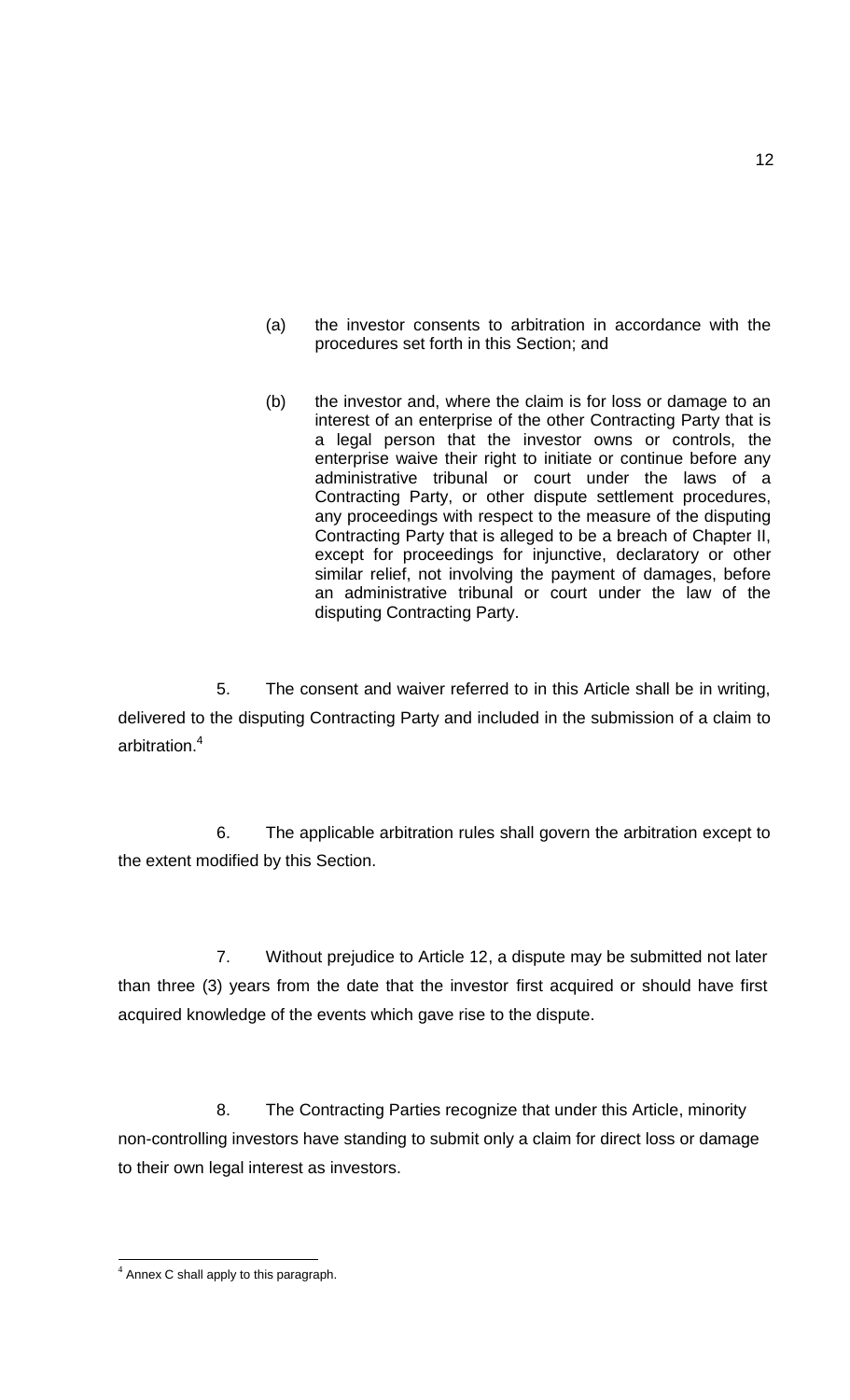### **ARTICLE 14 Contracting Party Consent**

1. Each Contracting Party hereby gives its unconditional consent to the submission of a dispute to international arbitration in accordance with this Section.

2. The consent under paragraph 1 above and the submission of a claim to arbitration by the disputing investor shall satisfy the requirements of Chapter II of the ICSID Convention (Jurisdiction of the Centre) and the ICSID Additional Facility Rules for written consent of the parties to the dispute.

## **ARTICLE 15 Constitution of the Arbitral Tribunal**

1. Unless the parties to the dispute agree otherwise, the arbitral tribunal shall be composed by three arbitrators. Each party to the dispute shall appoint one arbitrator and the disputing parties shall agree upon a third arbitrator who shall be the chairman of the arbitral tribunal.

2. The arbitrators referred to in paragraph 1 above shall have experience in international law and investment matters.

3. If an arbitral tribunal has not been established within ninety (90) days from the date in which the claim was submitted to arbitration, either because a disputing party failed to appoint an arbitrator or because the disputing parties failed to agree upon the chairman, the Secretary-General of ICSID, upon request of any of the disputing parties, shall be asked to appoint, at his own discretion, the arbitrator or arbitrators not yet appointed. Nevertheless, the Secretary-General of ICSID, when appointing the chairman, shall assure that he or she is a national of neither of the Contracting Parties.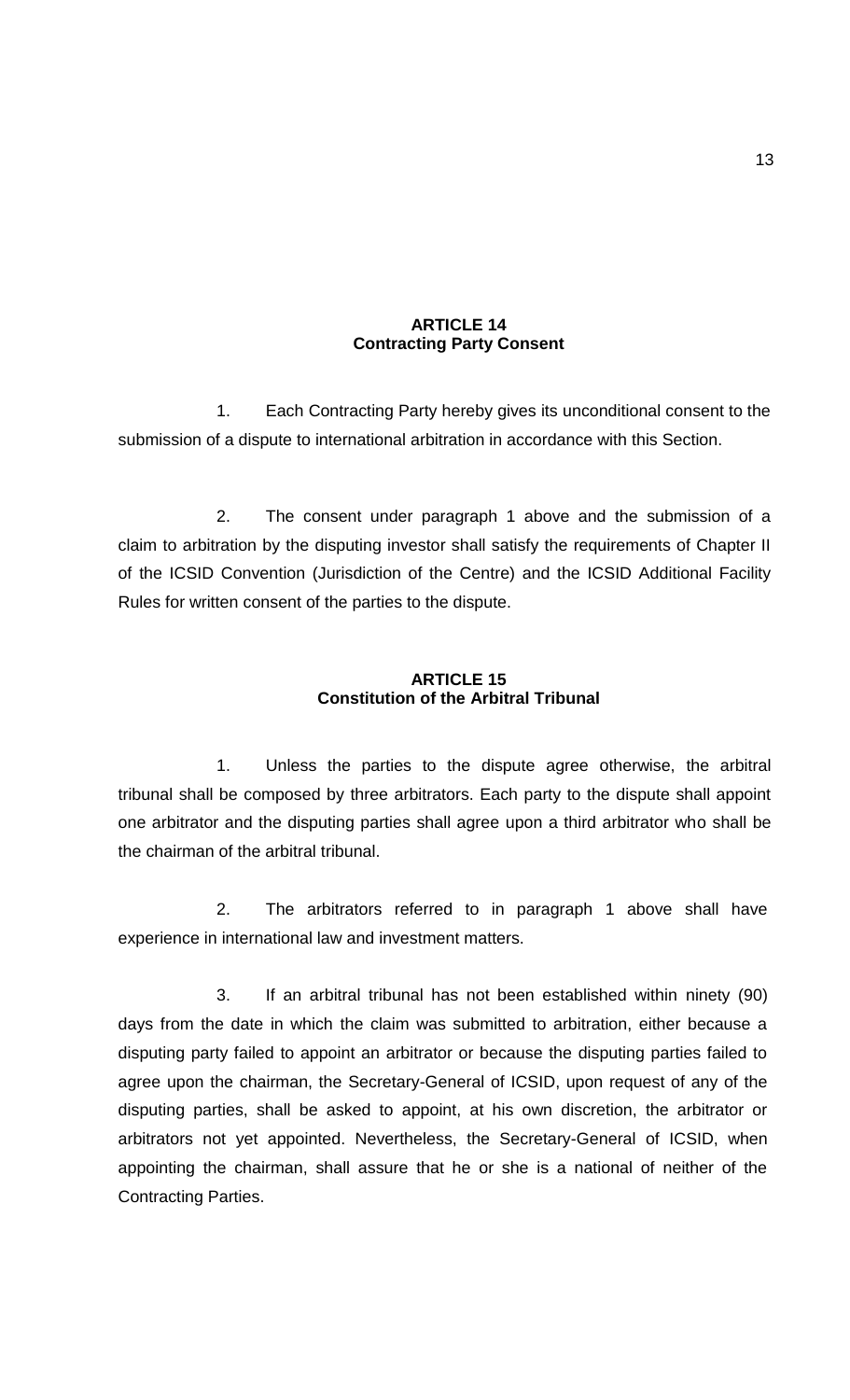#### **ARTICLE 16 Consolidation**

When a consolidation tribunal, with the Secretary General of ICSID acting as its appointing authority, is satisfied that the claims submitted before two or more tribunals under Article 15 have a question of fact or law in common, such consolidation tribunal may, in the interests of a fair and efficient resolution of the claims, consolidate the proceedings in accordance with the agreement of all disputing parties sought to be covered.

#### **ARTICLE 17 Place of Arbitration**

Any arbitration under this Section shall, upon request of any disputing party, be held in a State that is party to the New York Convention.

### **ARTICLE 18 Indemnification**

In an arbitration under this Section, a disputing Contracting Party shall not assert as a defense, counterclaim, right of setoff or otherwise, that the disputing investor has received or will receive, pursuant to an insurance or guarantee contract, indemnification or other compensation for all or part of its alleged damages.

### **ARTICLE 19 Applicable Law**

1. A tribunal established in accordance with this Section shall decide the submitted issues in dispute in accordance with this Agreement and the applicable rules and principles of international law.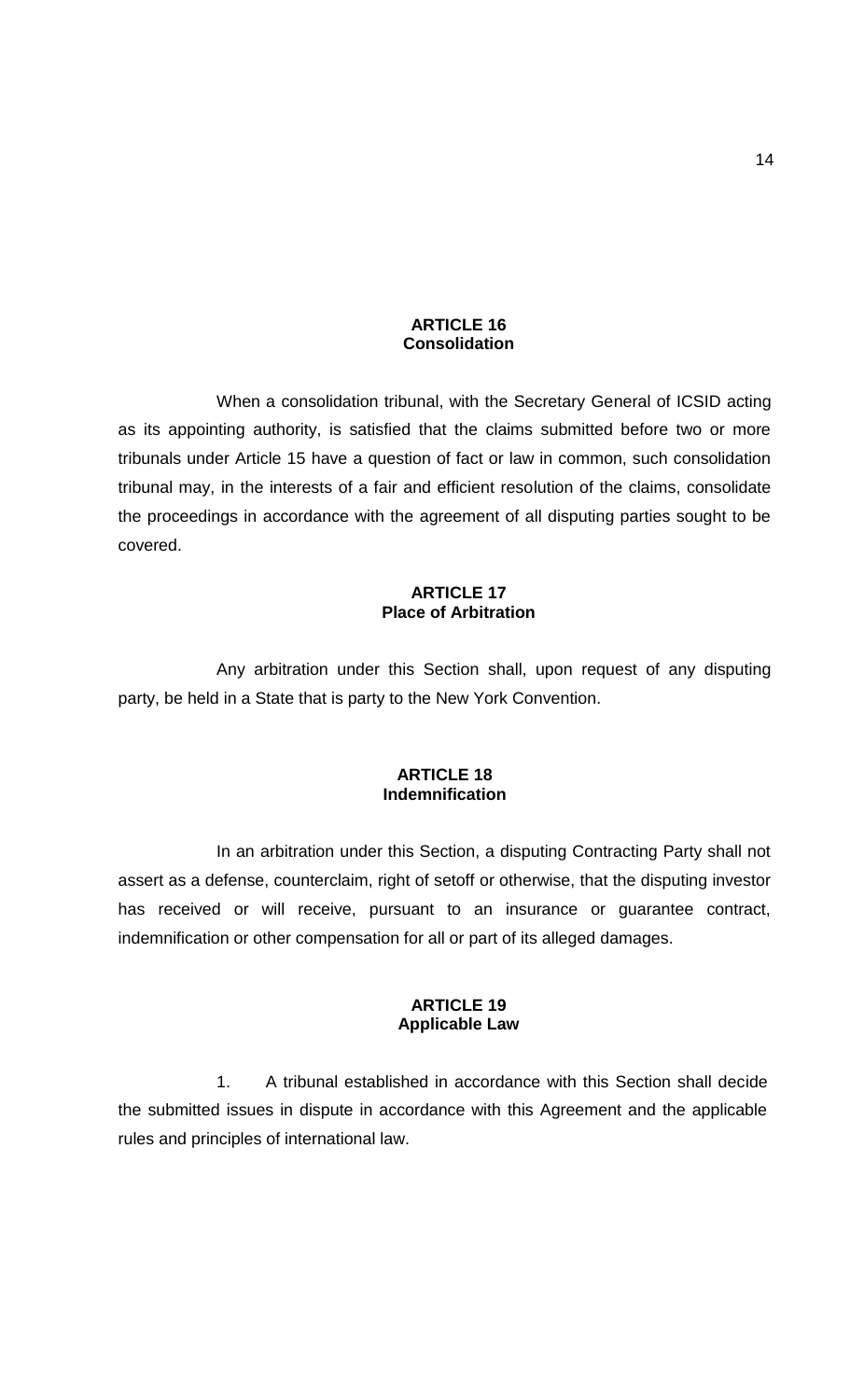2. An interpretation jointly formulated and agreed upon by the Contracting Parties with regard to any provision of this Agreement shall be binding on any tribunal established under this Section.

### **ARTICLE 20 Awards and Enforcement of Awards**

1. Unless the disputing parties agree otherwise, an award which provides that a Contracting Party has breached its obligations pursuant to this Agreement may only award, separately or in combination:

- (a) monetary damages and any applicable interest; or
- (b) restitution in kind, provided that the Contracting Party may pay pecuniary compensation in lieu of restitution.

2. Where a claim is submitted to arbitration for loss or damages to an enterprise:

- (a) an award of restitution in kind shall provide that restitution be made to the enterprise;
- (b) an award of monetary damages and any applicable interest shall provide that the sum be paid to the enterprise; and
- (c) the award shall provide that it is made without prejudice to any right that any person may have in the relief under applicable domestic law.

3. Arbitral awards shall be final and binding solely between the disputing parties and with respect to the particular case.

4. The arbitral award will be publicly accessible, unless the disputing parties agree otherwise.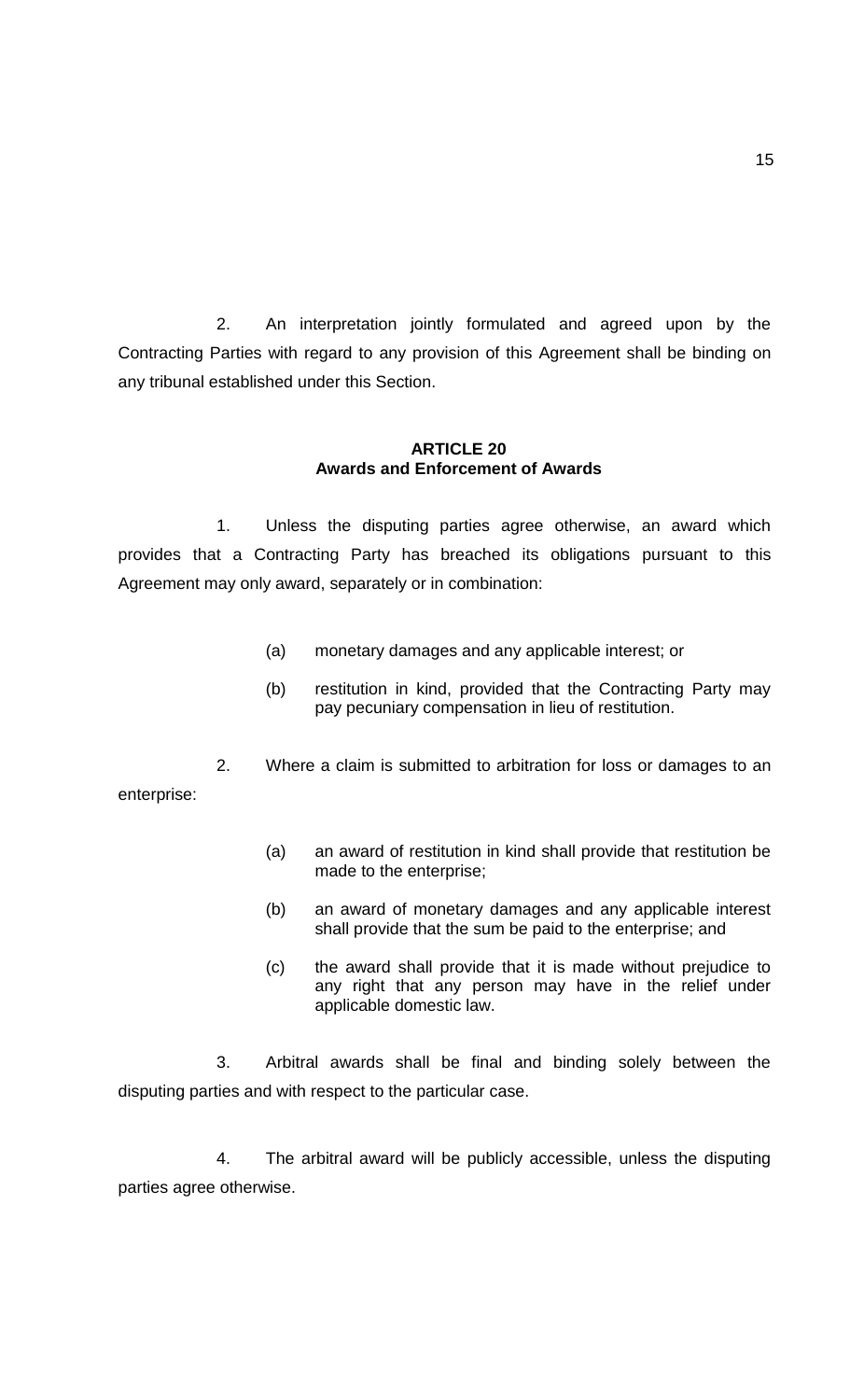5. A tribunal may not award punitive damages.

6. Each Contracting Party shall, within its territory, adopt all necessary measures for the effective enforcement of awards issued pursuant to this Article, and shall facilitate the enforcement of any award rendered within a proceeding in which it is a party.

- 7. A disputing party may not seek enforcement of a final award until:
	- (a) in the case of a final award rendered under the ICSID Convention:
		- (i) one hundred and twenty (120) days have elapsed from the date in which the award was rendered and no disputing party has requested revision or annulment of the award; or
		- (ii) revision or annulment proceedings have been completed; and
	- (b) in the case of a final award under the ICSID Additional Facility Rules, the UNCITRAL Arbitration Rules, or any other arbitration rules selected by the disputing parties:
		- (i) three (3) months have elapsed from the date in which the award was rendered and no disputing party has commenced a proceeding to revise, set aside, or annul the award; or
		- (ii) a court has dismissed or allowed an application to revise, set aside or annul the award and there is no further appeal.

### **ARTICLE 21 Interim Measures of Protection**

An Arbitral Tribunal may recommend an interim measure of protection to preserve the rights of a disputing party, or to ensure that the arbitral tribunal's jurisdiction is made fully effective, including a recommendation to preserve evidence in the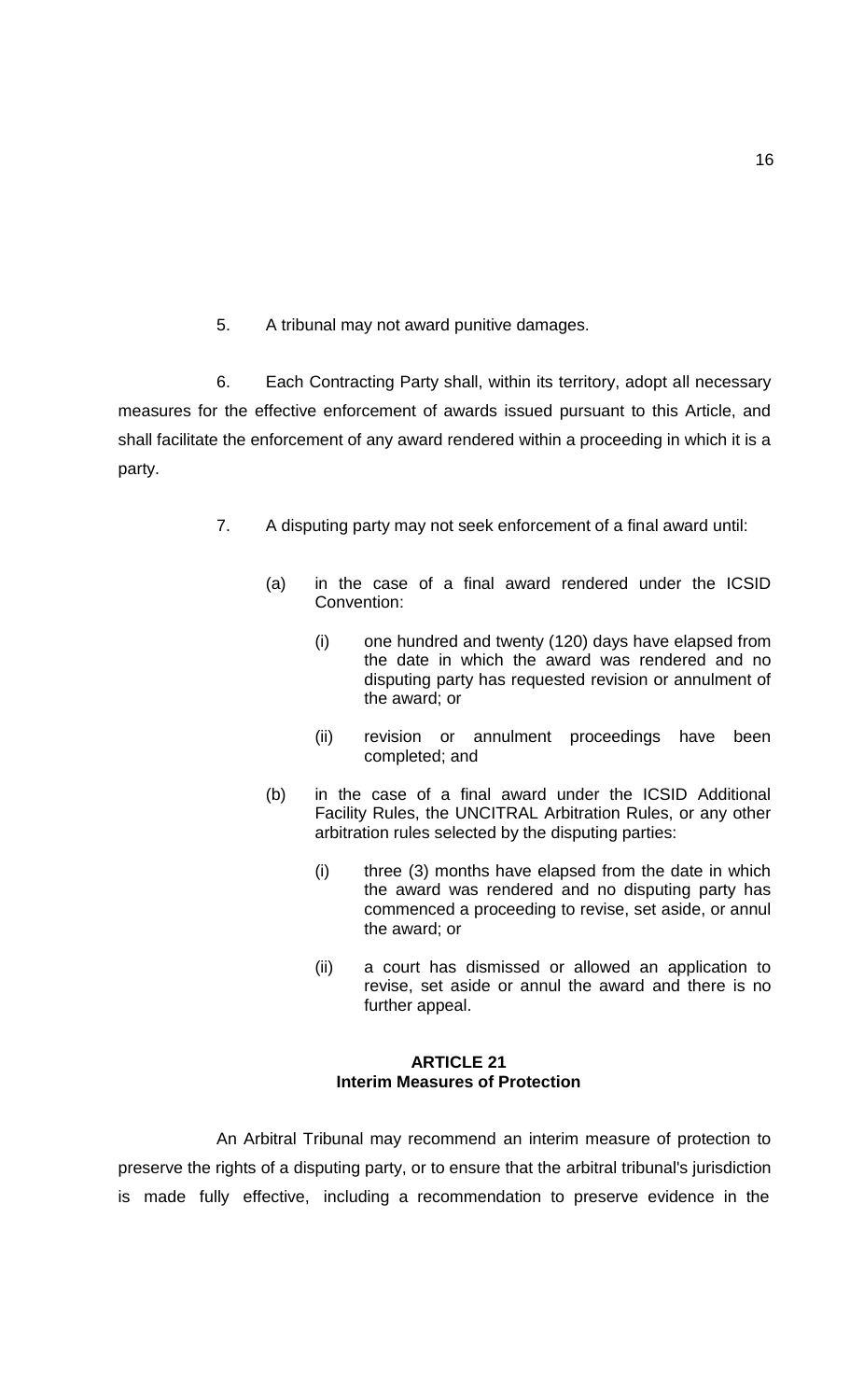possession or control of a disputing party or to protect the arbitral tribunal's jurisdiction. An arbitral tribunal may not recommend attachment or enjoin the application of the measure alleged to constitute a breach referred to in Article 13.

## **SECTION TWO: SETTLEMENT OF DISPUTES BETWEEN THE CONTRACTING PARTIES**

#### **ARTICLE 22 Scope**

1. This Section applies to the settlement of disputes between the Contracting Parties arising from the interpretation or application of the provisions of this Agreement.

2. A Contracting Party may not initiate proceedings in accordance with this Section with regard to a dispute concerning the violation of the rights of an investor, unless the other Contracting Party fails to abide by or comply with a final award rendered in a dispute that such investor may have submitted pursuant to Section One. In this case, an Arbitral Tribunal established in conformity with this Section may render, upon request of the Contracting Party whose investor was part in the dispute:

- (a) a statement that the failure to abide by or comply with the final award is inconsistent with the obligations set forth in this Agreement; and
- (b) a recommendation that the other Contracting Party abide by or comply with the final award.

### **ARTICLE 23 Consultations and Negotiations**

1. Either Contracting Party may request consultations on the interpretation or application of this Agreement.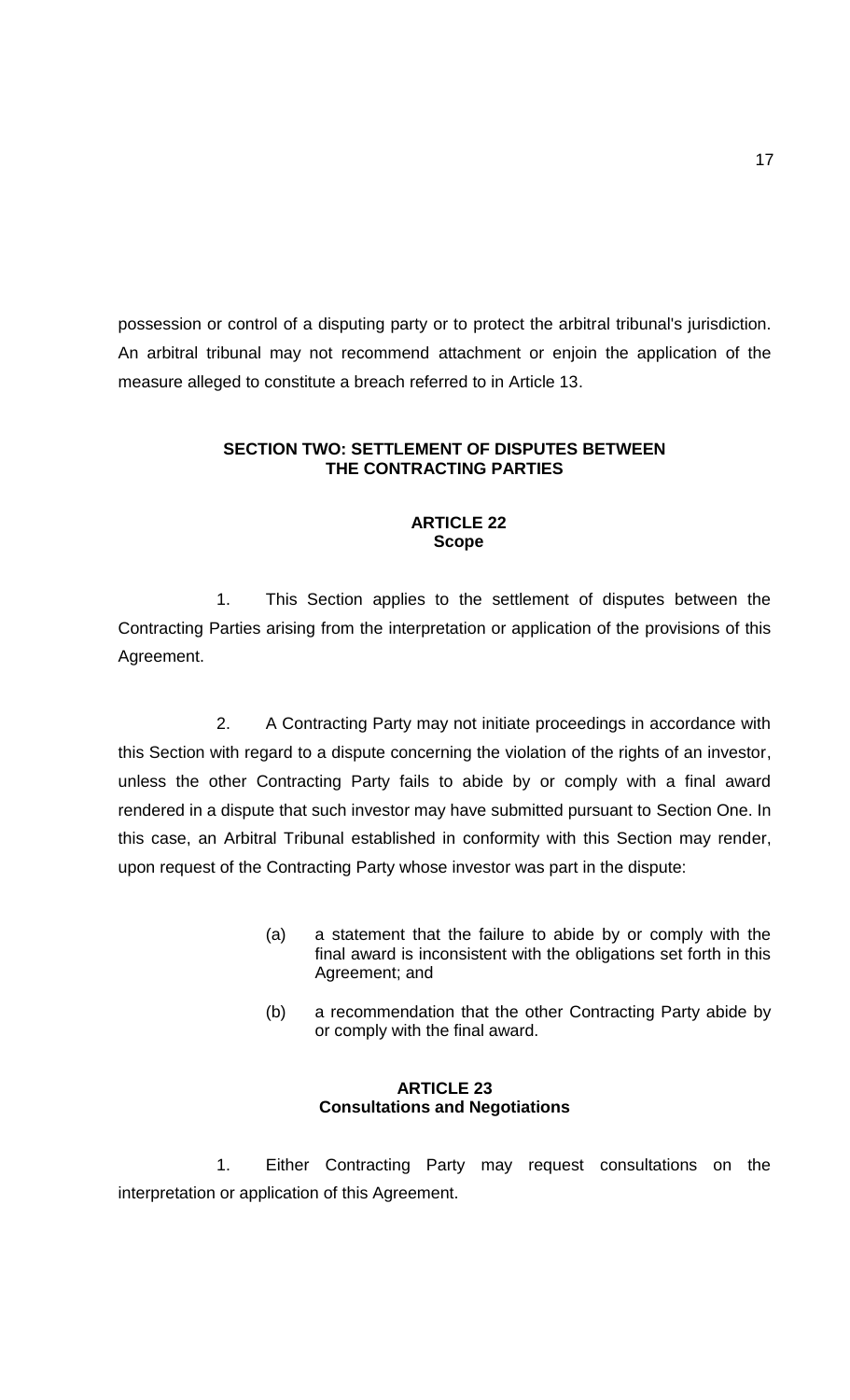2. If a dispute arises between the Contracting Parties on the interpretation or application of this Agreement, it shall, to the extent possible, be settled amicably through consultations and negotiation.

3. In the event the dispute is not settled through the means mentioned above within six (6) months from the date such negotiations or consultations were requested in writing, any Contracting Party may submit the dispute to an arbitral tribunal established in accordance with the provisions of this Section or, by agreement of both Contracting Parties, to any other international tribunal.

## **ARTICLE 24 Constitution of the Arbitral Tribunal**

1. Arbitration proceedings shall initiate upon written notice delivered by one Contracting Party (the requesting Contracting Party) to the other Contracting Party (the respondent Contracting Party) through diplomatic channels. Such notice shall contain a statement setting forth the legal and factual grounds of the claim, a summary of the development and results of the consultations and negotiations that took place pursuant to Article 23, the requesting Contracting Party's intention to initiate proceedings under this Section, and the name of the arbitrator appointed by such requesting Contracting Party.

2. Within thirty (30) days after the delivery of such notice, the respondent Contracting Party shall notify to the requesting Contracting Party the name of its appointed arbitrator.

3. Within thirty (30) days following the date in which the second arbitrator was appointed, the arbitrators appointed by the Contracting Parties shall appoint, by mutual agreement, a third arbitrator, who shall be the presiding arbitrator upon approval of the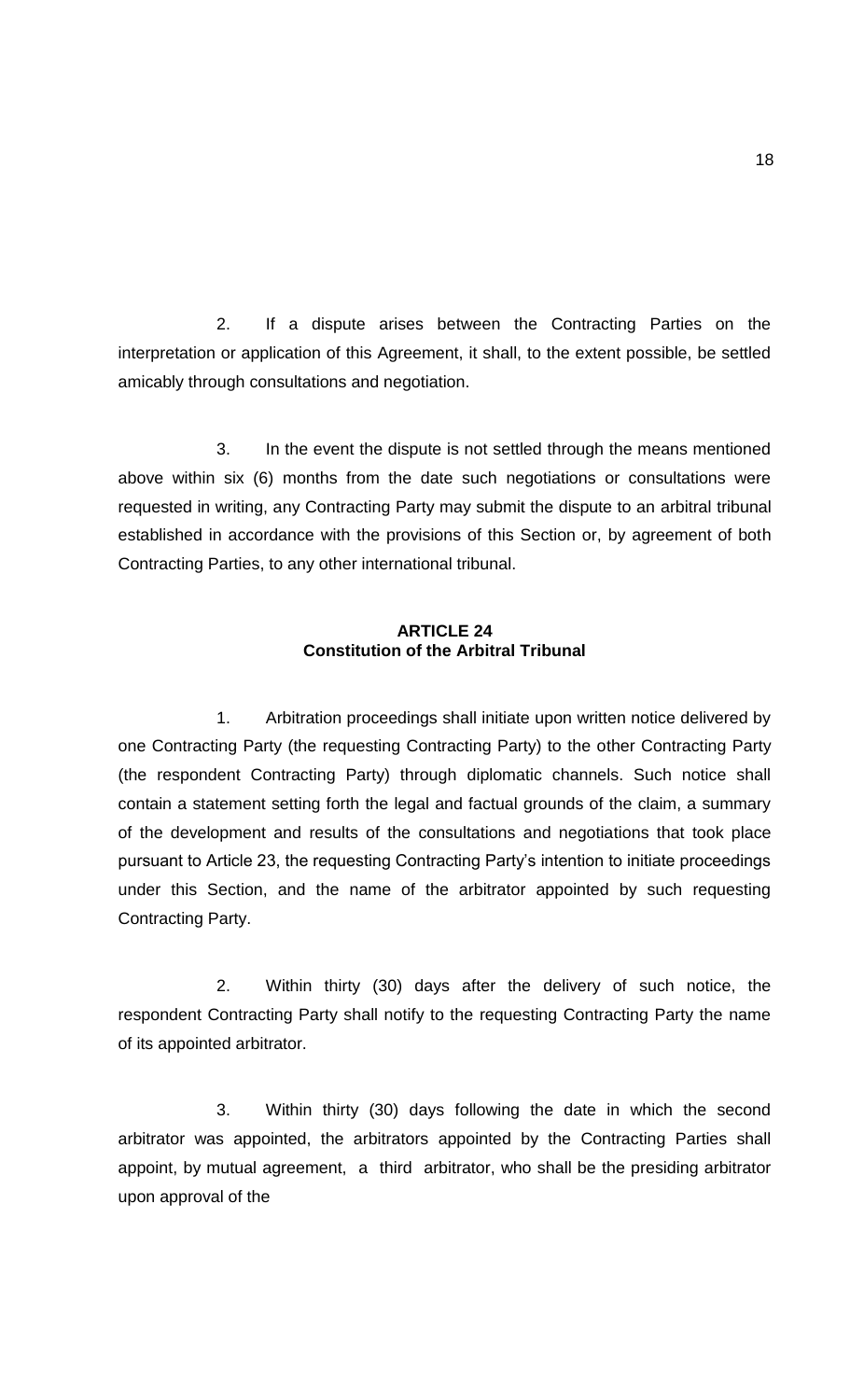Contracting Parties. If the approval referred to in this paragraph has not been rendered within thirty (30) days following the date in which the third arbitrator was appointed, paragraph 4 below shall apply.

4. If within the time limits provided for in paragraph 2 and 3 above, the required appointments have not been made or the required approvals have not been given, either Contracting Party may invite the President of the International Court of Justice to appoint the arbitrator or arbitrators not yet appointed. If the President is a citizen or a permanent resident of either Contracting Party, or he or she is otherwise unable to act, the Vice-President shall be invited to make the referred appointment(s). If the Vice-President is a citizen or a permanent resident of either Contracting Party, or he or she is unable to act, the member of the International Court of Justice next in seniority who is not a citizen nor a permanent resident of either Contracting Party shall be invited to make the necessary appointment(s).

5. In case an arbitrator appointed as provided for in this Article resigns or becomes unable to act, a successor shall be appointed in the same manner as that prescribed for the appointment of the original arbitrator, and he or she shall have the same powers and duties that the original arbitrator had.

### **ARTICLE 25 Proceedings**

1. Once convened by the presiding arbitrator, the arbitral tribunal shall determine the seat of arbitration and the date of initiation of the arbitral process.

2. The arbitral tribunal shall decide all questions relating to its competence and, subject to any agreement between the Contracting Parties, determine its own procedure, taking into account the PCA Optional Rules.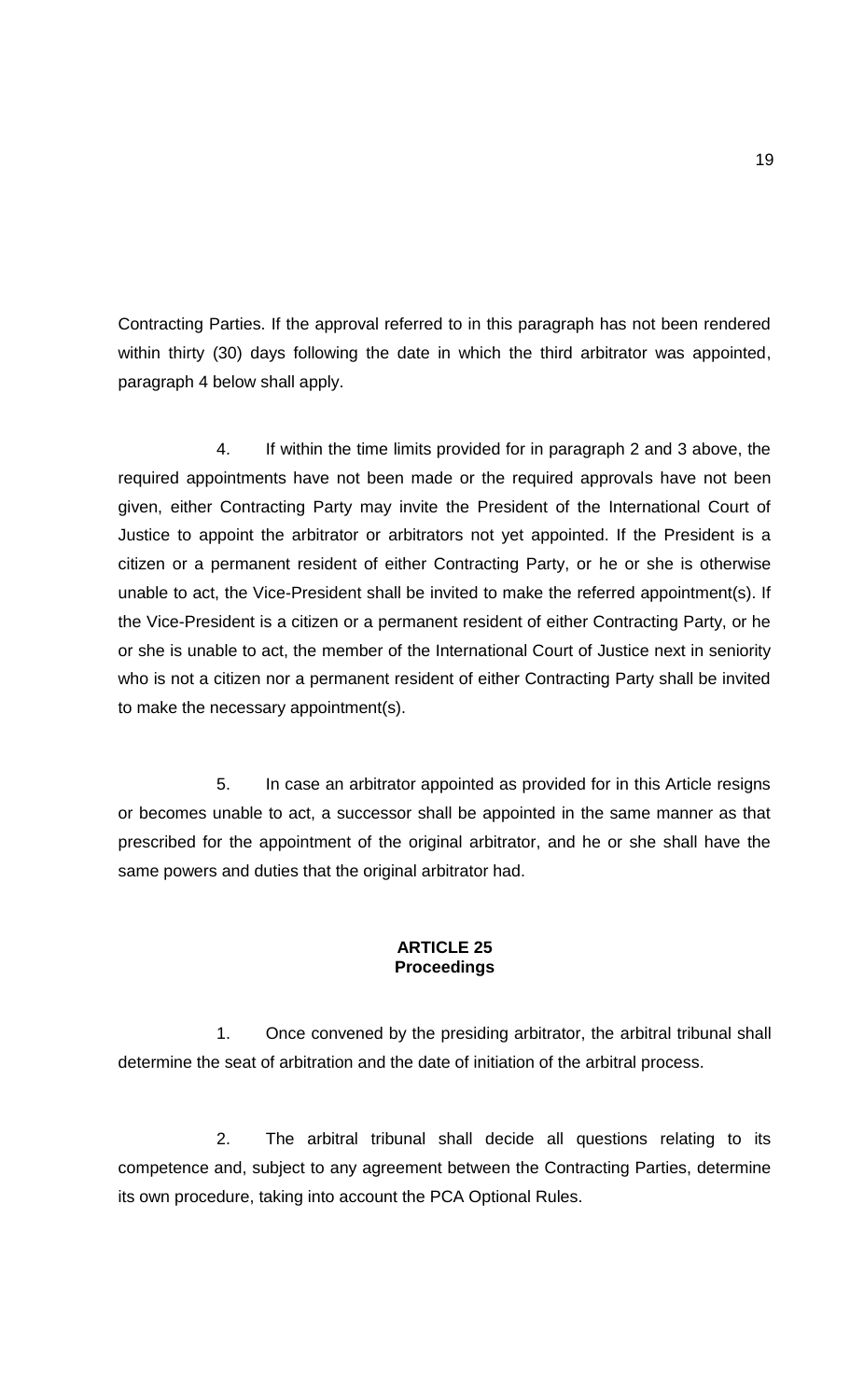3. At any stage of the proceedings and before it issues any resolution, the arbitral tribunal may propose to the Contracting Parties that the dispute be settled amicably.

4. At all times, the arbitral tribunal shall afford a fair hearing to the Contracting Parties.

#### **ARTICLE 26 Award**

1. The arbitral tribunal shall reach its decision by majority vote. The award shall be issued in writing and shall contain the applicable factual and legal findings. A signed award shall be delivered to each Contracting Party.

2. The award shall be final and binding on the Contracting Parties.

## **ARTICLE 27 Applicable Law**

A tribunal established under this Section shall decide the issues in dispute in accordance with this Agreement and with the applicable rules and principles of international law.

### **ARTICLE 28 Costs**

Each Contracting Party shall bear the costs of its appointed arbitrator and of any legal representation in the proceedings. The costs of the presiding arbitrator and of other expenses associated with the conduct of the arbitration shall be borne equally by the Contracting Parties, unless the arbitral tribunal decides that a higher proportion of costs be borne by one of the Contracting Parties.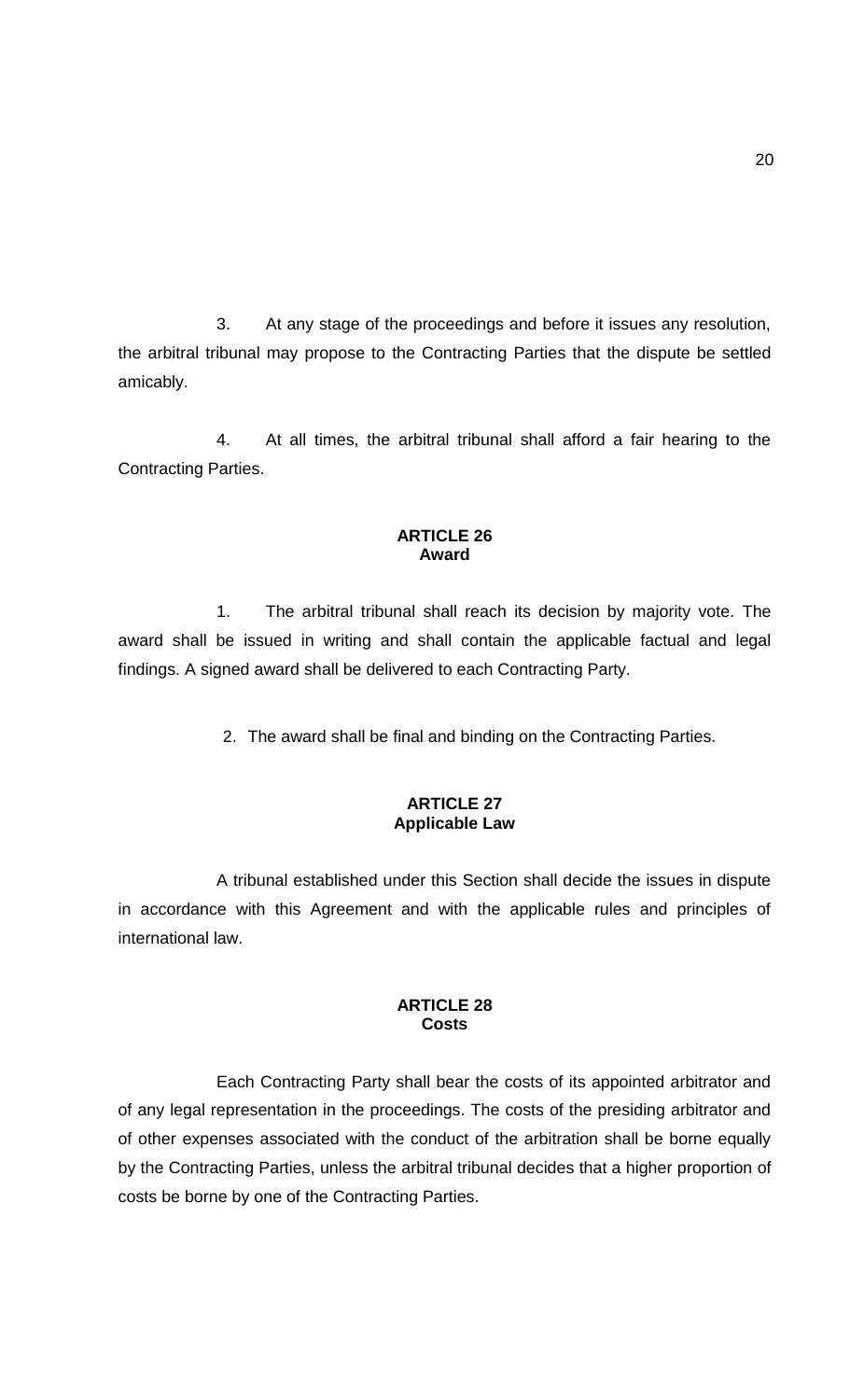# **CHAPTER IV: FINAL PROVISIONS**

#### **ARTICLE 29 Application of the Agreement**

This Agreement shall apply to investments made after the entry into force of this Agreement by investors of one Contracting Party in the territory of the other Contracting Party, as well as to investments made in accordance with the applicable laws of the Contracting Parties and existing at the entry into force of this Agreement. However, the provisions of this Agreement shall not apply to claims arising out of events which occurred, or to claims which had been settled, prior to its entry into force.

#### **ARTICLE 30 Consultations**

A Contracting Party may propose to the other Contracting Party to carry out consultations on any matter relating to this Agreement. These consultations shall be held at a place and at a time agreed by the Contracting Parties.

### **ARTICLE 31 Denial of Benefits**

The Contracting Parties may decide jointly in consultation to deny the benefits of this Agreement to an enterprise of the other Contracting Party and to its investments, if a natural person or enterprise of a non-Contracting Party owns or controls such enterprise.

### **ARTICLE 32 Entry into Force, Duration and Termination**

1. The Contracting Parties shall notify each other in writing the fulfilment of their domestic legal procedures in relation to the approval and entry into force of this Agreement.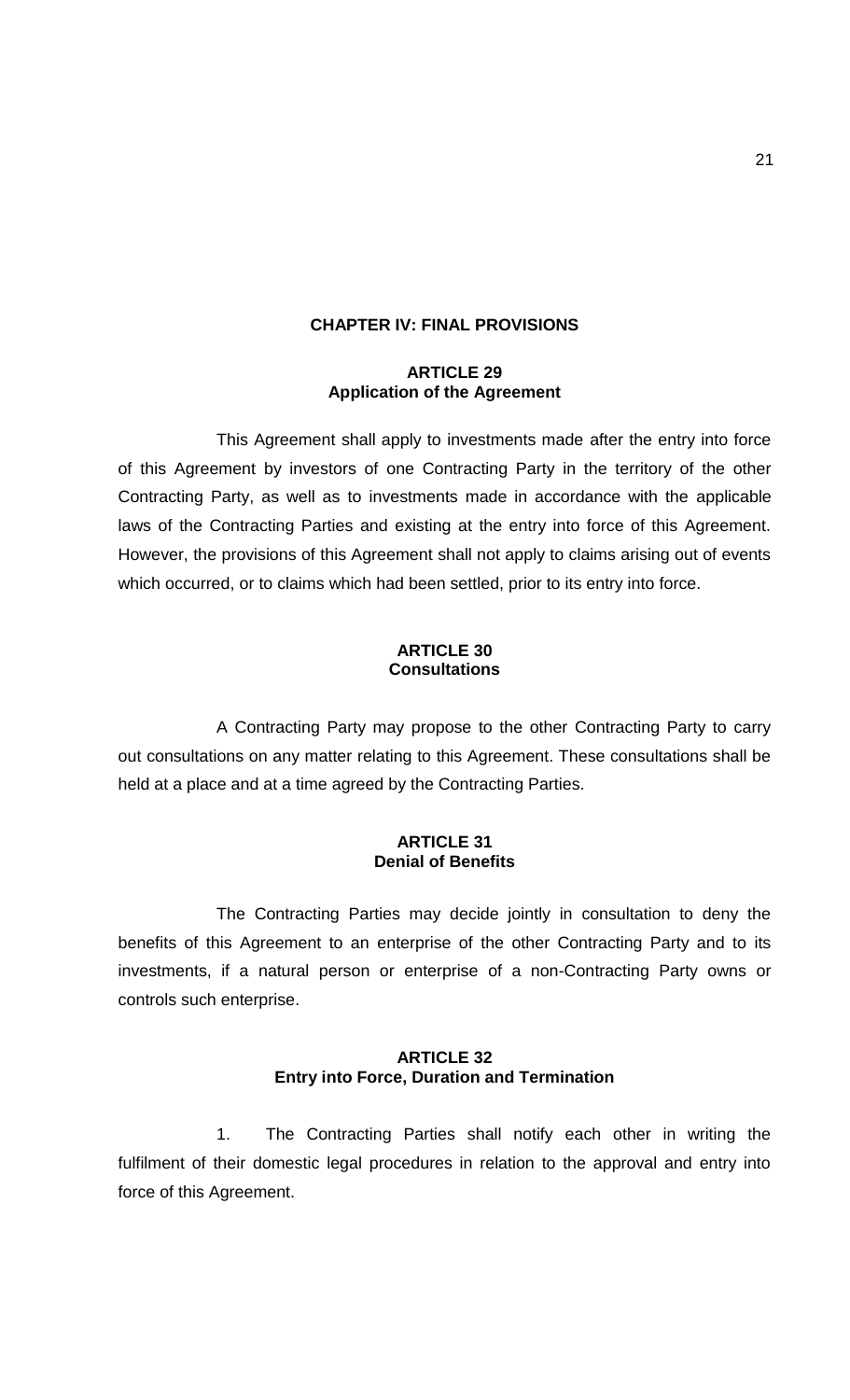2. This Agreement shall enter into force thirty (30) days after the date of the latter notification carried out through the diplomatic channels used by both Contracting Parties to notify the fulfilment of the requirements referred to in paragraph 1 above.

3. This Agreement shall remain in force for a period of ten (10) years and thereafter shall be in force for an indefinite period of time, unless either of the Contracting Parties delivers through diplomatic channels to the other Contracting Party a written notice of its decision to terminate this Agreement, with twelve (12) months in advance.

4. With respect to investments made prior to the termination of this Agreement, the provisions of this Agreement shall continue to be effective for a period of ten (10) years from the date of termination.

5. This Agreement may be modified by mutual consent of the Contracting Parties, and the agreed modification shall come into effect pursuant to the procedures set forth in paragraphs 1 and 2 above.

DONE at the city of Beijing, on the eleventh day of July of two thousand and eight, in two originals in the Spanish, Chinese and English languages, all texts being equally authentic. In case of divergence of interpretation, the English text shall prevail.

## **FOR THE GOVERNMENT OF THE UNITED MEXICAN STATES**

## **FOR THE GOVERNMENT OF THE PEOPLE'S REPUBLIC OF CHINA**

**Eduardo Sojo Garza Aldape Minister of Economy**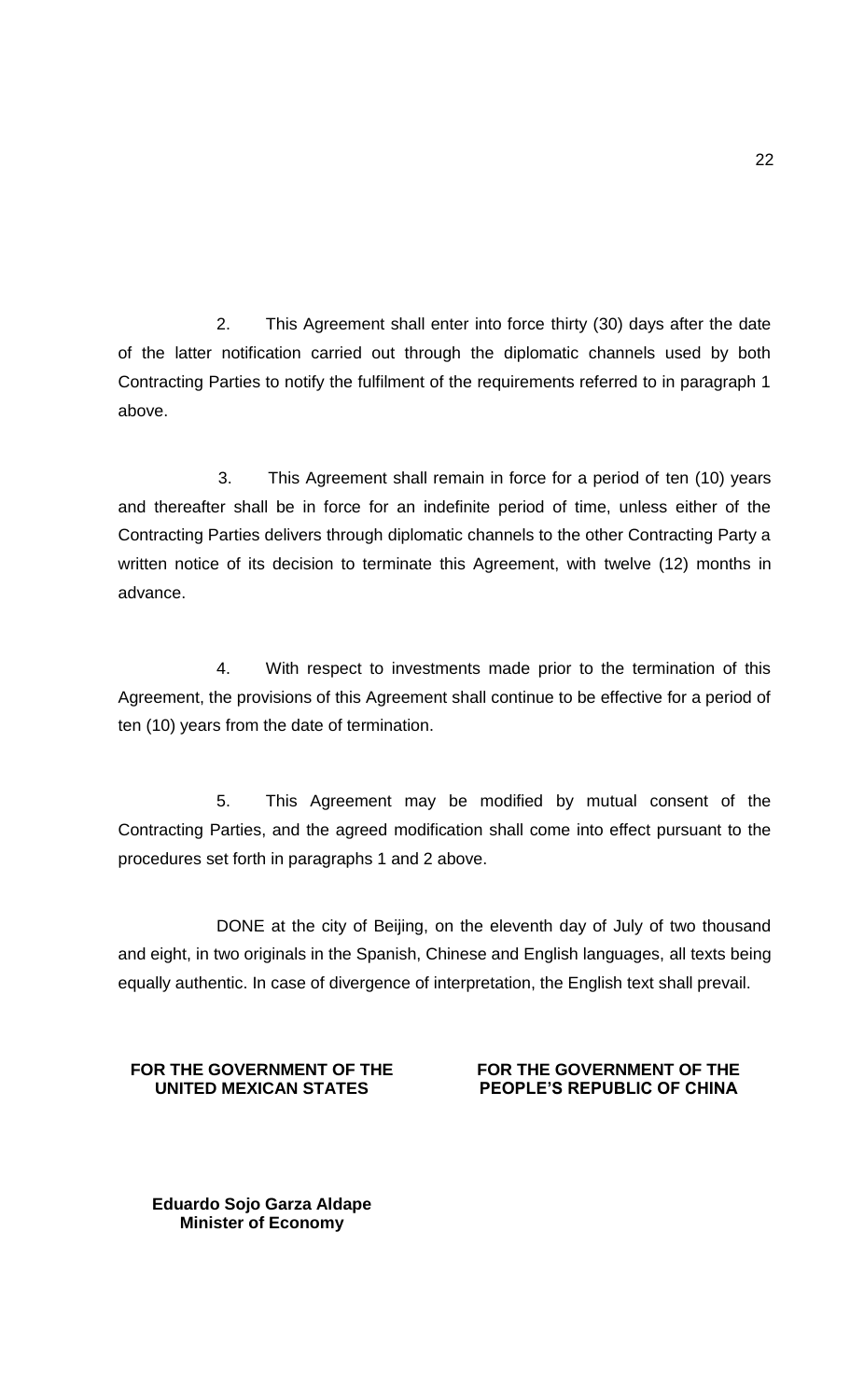#### **Annex A**

#### **Annex to Article 12, paragraph 2**

1. The notice of intent referred to in Article 12 paragraph 2 shall be delivered:

In the case of the United Mexican States, at the Ministry of Economy; and

In the case of the People´s Republic of China, at the Ministry of Commerce.

2. The disputing investor shall submit the written notice of intent referred to in Article 12 paragraph 2 in Spanish or in Chinese, as applicable, depending on the Contracting Party against which the claim is made. The corresponding translation, made by an expert, shall be included in case such notice of intent is submitted in any language other than the aforementioned.

3. In order to facilitate the process of consultation, the investor shall provide along with the notice of intent, copy of the following documentation:

- (a) passport or any other official document as evidence of nationality, where the investor is a natural person, or act of incorporation or any other document of incorporation or organization under the law of the non-disputing Contracting Party where the investor is an enterprise of such Contracting Party;
- (b) where an investor of a Contracting Party intends to submit a claim to arbitration for loss or damage to an enterprise of the other Contracting Party:
	- (i) act of incorporation or any other document of incorporation or organization, under the applicable law of the disputing Contracting Party; and
	- (ii) document proving that the disputing investor owns or controls the enterprise.